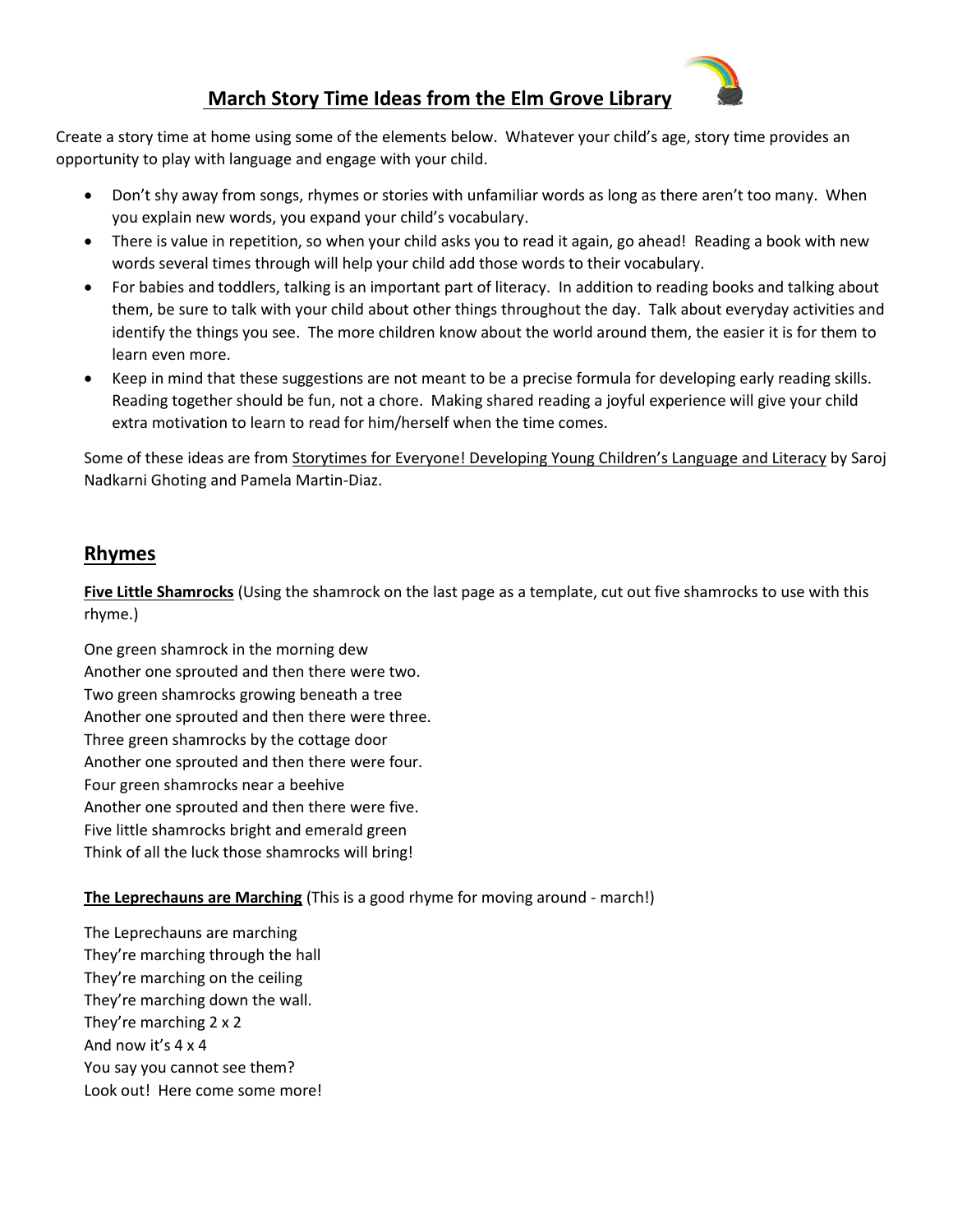**Rain, Rain Go Away** (continue with little baby, Mommy, Daddy, etc…wants to play) Rain, rain go away Come again another day. Little sister wants to play Rain, rain go away.

Rain, Rain go away Come again another day. Little brother wants to play Rain, rain go away.

## **Songs**

**I'm a Little Leprechaun** (to the tune of I'm a Little Teapot)

I'm a Little Leprechaun dressed in green, The tiniest man that you ever have seen! If you ever catch me, so it's told, I'll give to you my pot of gold.

#### **Do You Know What's Green?** (to the tune of Row, Row, Row Your Boat)

Start with green, then see if you can make up additional verses with other colors, like red (below). This will challenge your ability to find rhyming words also!

Do, do, do you know Do you know what's green? Trees and grass and turtles and beans Lots of things are green

Do, do, do you know Do you know what's red? Firetrucks, lollypops, And even Santa's sled!

#### **Recorded Songs**

Rainbow by Nancy Kopman (YouTube link [https://www.youtube.com/watch?v=xLNZAJs11SU\)](https://www.youtube.com/watch?v=xLNZAJs11SU)

Somewhere Over the Rainbow and What a Wonderful World by Israel IZ Kamakawiwo'ole (YouTube link - includes lots of photos of rainbows [https://www.youtube.com/watch?v=fahr069-fzE\)](https://www.youtube.com/watch?v=fahr069-fzE)

The Rainbow Song by Signing Time (YouTube link - includes ASL sign language [https://www.youtube.com/watch?v=xRs\\_cZjH6Kw\)](https://www.youtube.com/watch?v=xRs_cZjH6Kw)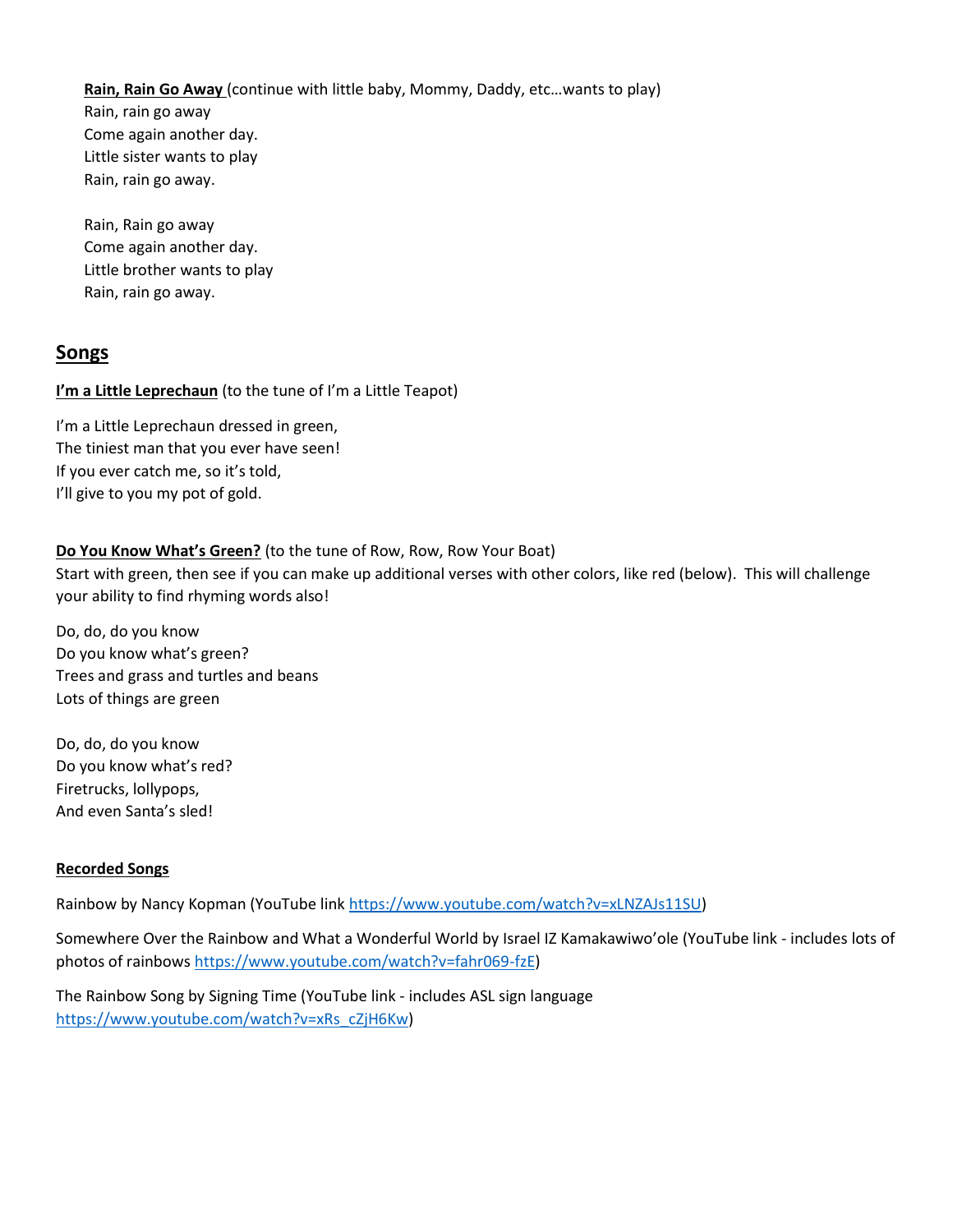### **Books**

**Possible Themes**: St. Patrick's Day, Rainbows and Colors, Rainy or Windy Weather.

(The) Big Umbrella by Amy June Bates. A spacious umbrella welcomes anyone and everyone who needs shelter from the rain.

Blue Chicken by Deborah Freedman. An enterprising chicken attempts to help an artist paint the barnyard and accidentally turns the whole picture blue.

Brown Bear, Brown Bear by Bill Martin. Children see a variety of animals, each one a different color, and a teacher looking at them.

Caps for Sale by Esphyr Slobodkina. This tale of a peddler selling different colored caps and a band of mischievous monkeys is filled with warmth, humor, and simplicity.

(The) Day the Crayons Quit by Drew Daywalt. When Duncan arrives at school one morning, he finds a stack of letters, one from each of his crayons, complaining about how he uses them.

(A) Day with No Crayons by Elizabeth Rusch. A little girl discovers all sorts of artistic possibilities when she has to go a day without crayons.

Happy in Our Skin by Fran Manushkin. This is actually an ode to skin - what it does and how it looks – and the representation of skin colors is very inclusive.

I Ain't Gonna Paint No More by Karen Beaumont. In the rhythm of a familiar folk song, a child cannot resist adding one more dab of paint in surprising places.

In Like a Lion, Out Like a Lamb by Marion Dane Bauer. Describes in verse the lion that is March weather, which finally gives way to the lamb of spring.

Kite Day: a Bear and Mole book by Will Hillenbrand. Bear and Mole build a kite and take it out on a windy day, but when the weather suddenly turns stormy, there are unexpected consequences for some birds.

Magnificent Homespun Brown: a celebration by Samara Cole Doyon. Told by a succession of exuberant young narrators, this is a song, a poem, a celebration about feeling at home in one's own beloved skin.

(The) Napping House by Audrey Wood. In this cumulative tale of a rainy day, a wakeful flea atop a number of sleeping creatures causes a commotion, with just one bite.

Peep and Ducky Rainy Day by David Martin. When Peep visits Ducky on a rainy day, the little pals have no trouble finding things to do.

Planting a Rainbow by Lois Ehlert. A mother and child plant a rainbow of flowers in the family garden.

(The) Proudest Blue by Ibtihaj Muhammad with S.K. Ali. With her new backpack and light-up shoes, Faizah knows the first day of school is going to be special. It's the start of a brand new year and, best of all, it's her older sister Asiya's first day of hijab--a hijab of beautiful blue fabric, like the ocean waving to the sky. But not everyone sees hijab as beautiful, and in the face of hurtful, confusing words, Faizah will find new ways to be strong.

Rain by Sam Usher. Forced to stay indoors during a rainstorm, young Sam drinks hot chocolate, reads, and dreams of adventures while his Granddad does paperwork until the need to mail an important letter triggers an adventure into the wet outdoors.